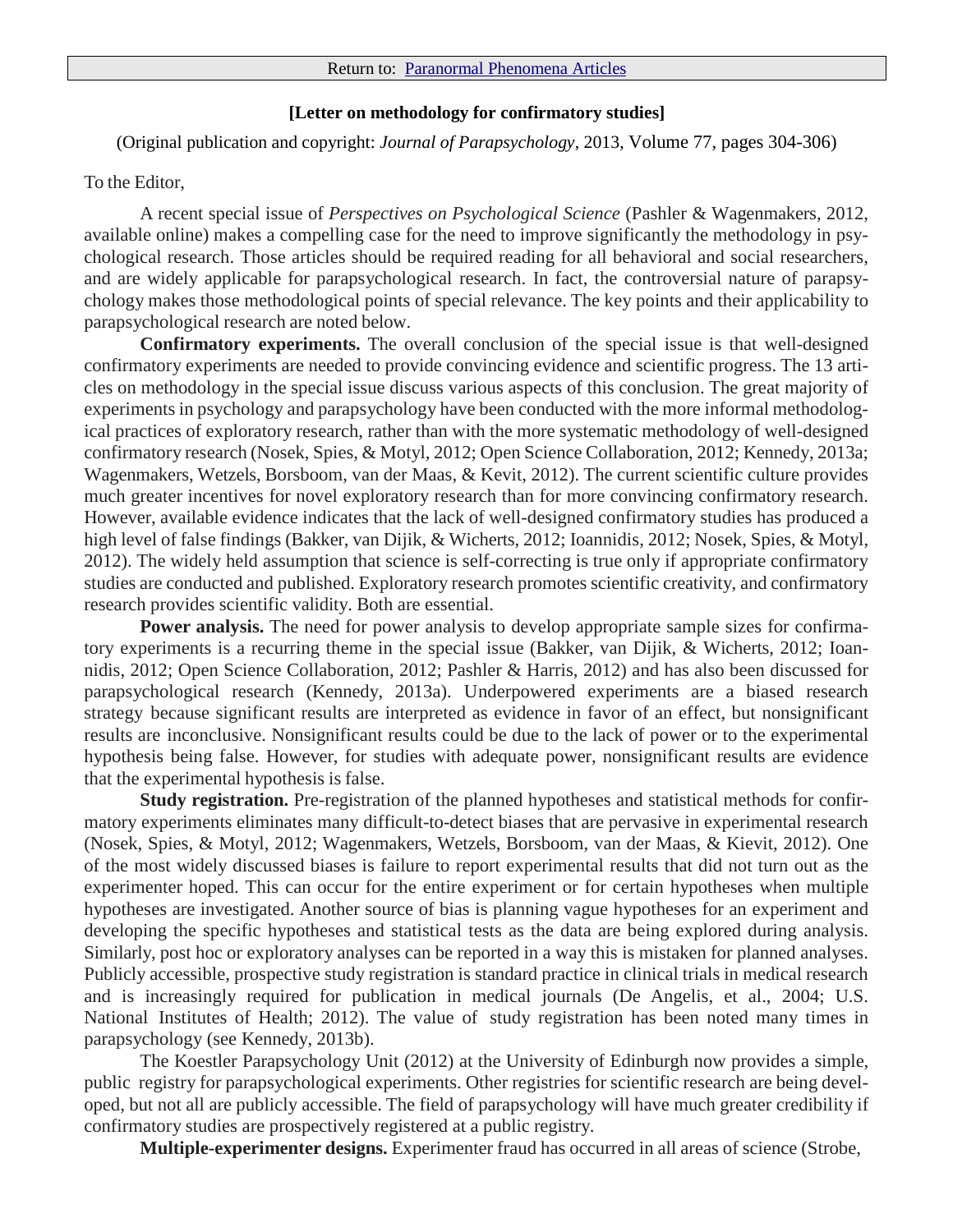Postmes, & Spears, 2012). however, the controversial nature of parapsychological research combined with the prominent experimenter differences in producing effects make experimenter misconduct particularly salient in parapsychology. Experimenter fraud has occurred many times in parapsychology and is a constant threat (Kennedy, 2013b).

Contrary to what many scientists assume, Strobe, Postmes, and Spears (2012) reported that independent replication and peer review are generally not effective at detecting or deterring scientific fraud. Their analysis found that most frauds have been detected by co-worker whistleblowers. They noted that "whistleblowers are likely to remain the single most effective instrument against scientific cheating" (p. 682). These conclusions are consistent with the experience with experimenter fraud in parapsychology (Kennedy, 2013b). The lack of implementation of effective practices to detect and deter experimenter fraud makes undetected cases likely.

Several parapsychological researchers have noted the need for multiple-experimenter procedures that make intentional or unintentional data alterations by one experimenter difficult (see Kennedy, 2013b). Multiple experimenter study designs recognize the importance of co-workers in preventing misconduct and should be an accepted experimental practice for confirmatory parapsychological experiments. The procedures should include independent verification or validation of software used for data collection or analyses. Procedures that make intentional or unintentional data alterations difficult, including software validation, are expected in pivotal pharmaceutical research (Kennedy, 2013b).

**Data Sharing.** Sharing of raw data for independent analysis is another strategy that is effective for detecting and deterring experimenter fraud—as well as for catching other types of methodological errors and promoting optimal use of data (Nosek, Spies, & Motyl, 2012; Strobe, Postmes, & Spears, 2012). As discussed in Kennedy (2013b), confirmatory data should be collected, managed, and analyzed with the expectation that the data will be provided to others for critical scrutiny. The raw data could be made openly available. However, when post hoc data fishing is likely, an original investigator may reasonably require that a recipient register the planned analyses publicly, including corrections for multiple analyses, prior to receiving copies of the data. An optimal strategy might be to make part of the data openly available for exploration and part of the data available only for registered confirmatory analyses.

**Final thoughts.** These practices can significantly increase the credibility of a study, particularly the credibility with those who find methodological bias and experimenter misconduct to be more plausible than psi. It would be appropriate for parapsychological researchers to be leaders in this coming wave of methodological advances.

## **References**

- Bakker, M., van Dijik, A., & Wicherts, J. M. (2012). The rules of the game called psychological science. *Perspectives on Psychological Science, 7,* 543–554. Retrieved from <http://pps.sagepub.com/content/7/6/543.full.pdf+html>
- De Angelis, et al. (2004). Clinical trial registration: A statement from the International Committee of Medical Journal Editors. *New England Journal of Medicine, 351,* 1250–1251. Retrieved from <http://www.nejm.org/doi/full/10.1056/NEJMe048225>
- Ioannidis, J. P. A. (2012).Why science is not necessarily self-correcting. *Perspectives on Psychological Science, 7,* 645–654. Retrieved from <http://pps.sagepub.com/content/7/6/645.full> Kennedy, J. E. (2013a). Can parapsychology move beyond the controversies of retrospective meta- analysis? *Journal of Parapsychology, 77*(2), 239–250. <http://jeksite.org/psi/jp13a.pdf>
- Kennedy, J. E. (2013b). Experimenter misconduct in parapsychology: Analysis manipulation and fraud. Retrieved from<http://jeksite.org/psi/misconduct.pdf>
- Nosek, B. A., Spies, J. R., & Motyl, M. (2012). Scientific utopia: II. Restructuring incentives and practices to promote truth over publishability. *Perspectives on Psychological Science, 7,* 615–631. Retrieved from <http://pps.sagepub.com/content/7/6/615.full.pdf+html>
- OpenScienceCollaboration.(2012).Anopen,large-scale,collaborative efforttoestimate thereproducibility